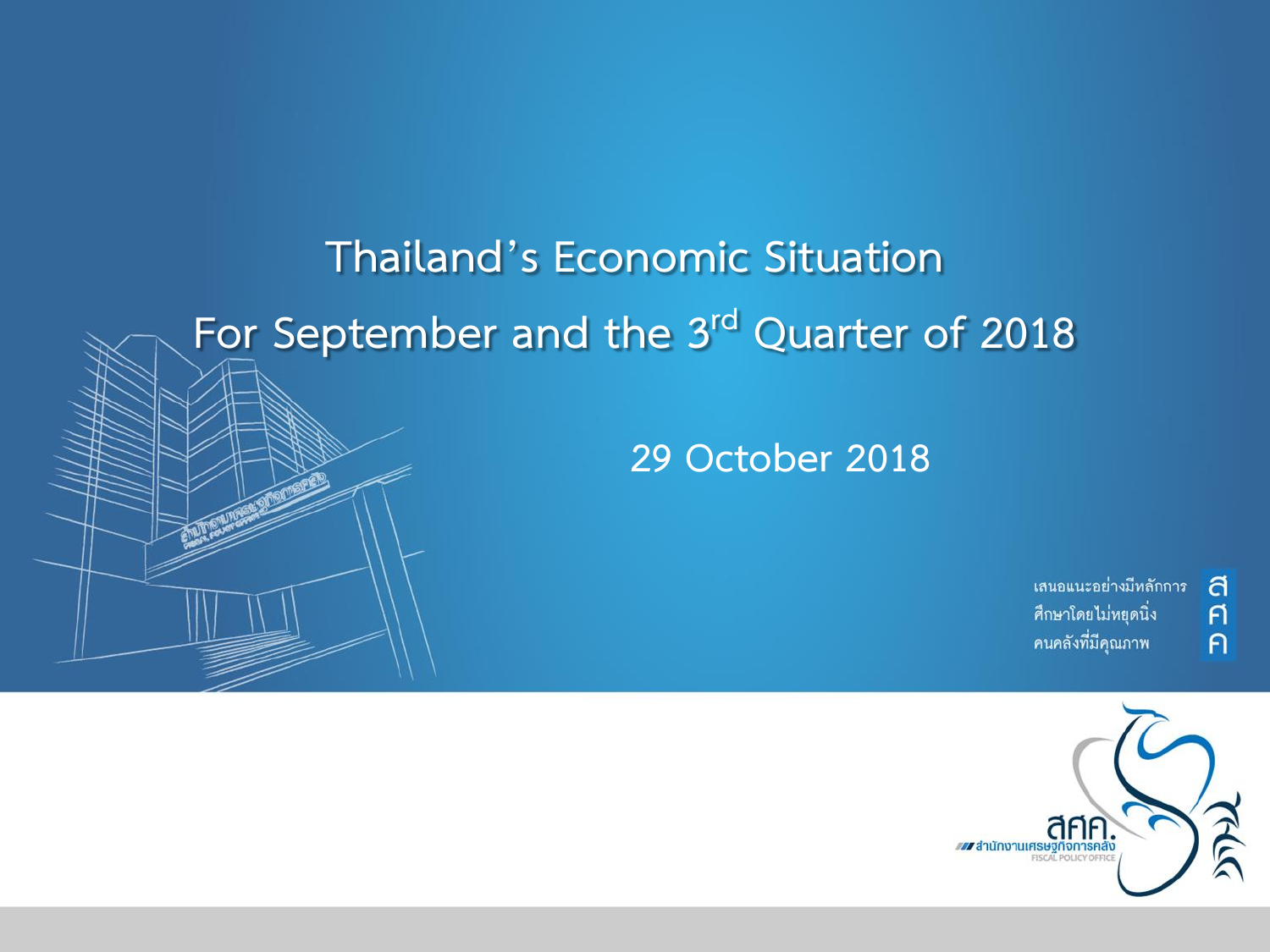$\mathsf{F}$ 

 $\bigcap$ 

#### **Thailand's Economic Indicators : Consumption** ศึกษาโดยไม่หยุดนีง คนคลังที่มีคุณภาพ



| Growth rate: %YOY                            |        | 2017 |      | 2018   |                |                |        |        |                          |        |         |            |
|----------------------------------------------|--------|------|------|--------|----------------|----------------|--------|--------|--------------------------|--------|---------|------------|
| (Share of GDP)                               | 2016   |      | Q1   | Q2     | Q <sub>3</sub> | Q <sub>4</sub> | Q1     | Q2     | Q <sub>3</sub>           | Aug    | Sep     | <b>YTD</b> |
| Real GDP (% yoy)                             | 3.3    | 3.9  | 3.4  | 3.9    | 4.3            | 4.0            | 4.9    | 4.6    | ÷                        | a.     |         | 4.8        |
| Private Consumption (50.8%)                  | 3.0    | 3.2  | 3.1  | 2.9    | 3.4            | 3.4            | 3.7    | 4.5    | $\overline{\phantom{a}}$ | $\sim$ |         | 4.1        |
| <b>Private Consumption Indicators</b>        |        |      |      |        |                |                |        |        |                          |        |         |            |
| Real VAT (%yoy)                              | 1.4    | 3.8  | 3.4  | 1.1    | 5.9            | 4.6            | 4.1    | 6.0    | 6.6                      | 1,7    | 0.8     | 5.6        |
| %gog SA / %mom SA                            |        |      | 2.1  | 0.9    | 1.9            | $-0.2$         | 1.5    | 2.6    | 2.5                      | $-5.3$ | $-7.6$  |            |
| Passenger car sales (%yoy)                   | $-6.5$ | 23.7 | 38.7 | 13.9   | 11.2           | 33.9           | 12.1   | 23.6   | 21.2                     | 27.2   | 15.6    | 19.0       |
| %qoq_SA / %mom_SA                            |        |      | 22.6 | $-1.8$ | 2.0            | 9.2            | 2.2    | 8.6    | 0.1                      | 3.1    | $-3.0$  |            |
| Registration of new Motorcycles (% yoy)      | 5.5    | 4.5  | 3.2  | 8.3    | 0.2            | 6.5            | $-1.7$ | $-5.8$ | $-3.7$                   | 3.9    | $-10.8$ | $-3.8$     |
| %gog SA / %mom SA                            |        |      | 3.4  | 3.9    | $-3.5$         | 2.6            | $-4.6$ | $-0.3$ | $-1.2$                   | 1.6    | $-9.6$  |            |
| Real farm income (calculated by FPO) (% yoy) | 1.5    | 3.7  | 18.1 | 14.8   | $-2.9$         | $-6.6$         | $-1.4$ | 4.0    | 0.0                      | 1.4    | $-5.0$  |            |
| Imports of consumption goods (% yoy)         | 2.2    | 4.7  | 0.2  | 3.2    | 5.3            | 10.0           | 7.4    | 11.6   | 6.1                      | 8.8    | 4.0     | 8.4        |
| %qoq SA / %mom SA                            |        |      | 4.1  | 0.7    | 2.3            | 2.7            | 1.2    | 5.0    | $-2.7$                   | 4.7    | $-3.7$  |            |
| Consumer Confidence Index (level)            | 62.2   | 64.0 | 64.2 | 64.3   | 62.4           | 65.2           | 66.7   | 67.5   | 69.6                     | 70.2   | 69.4    | 67.9       |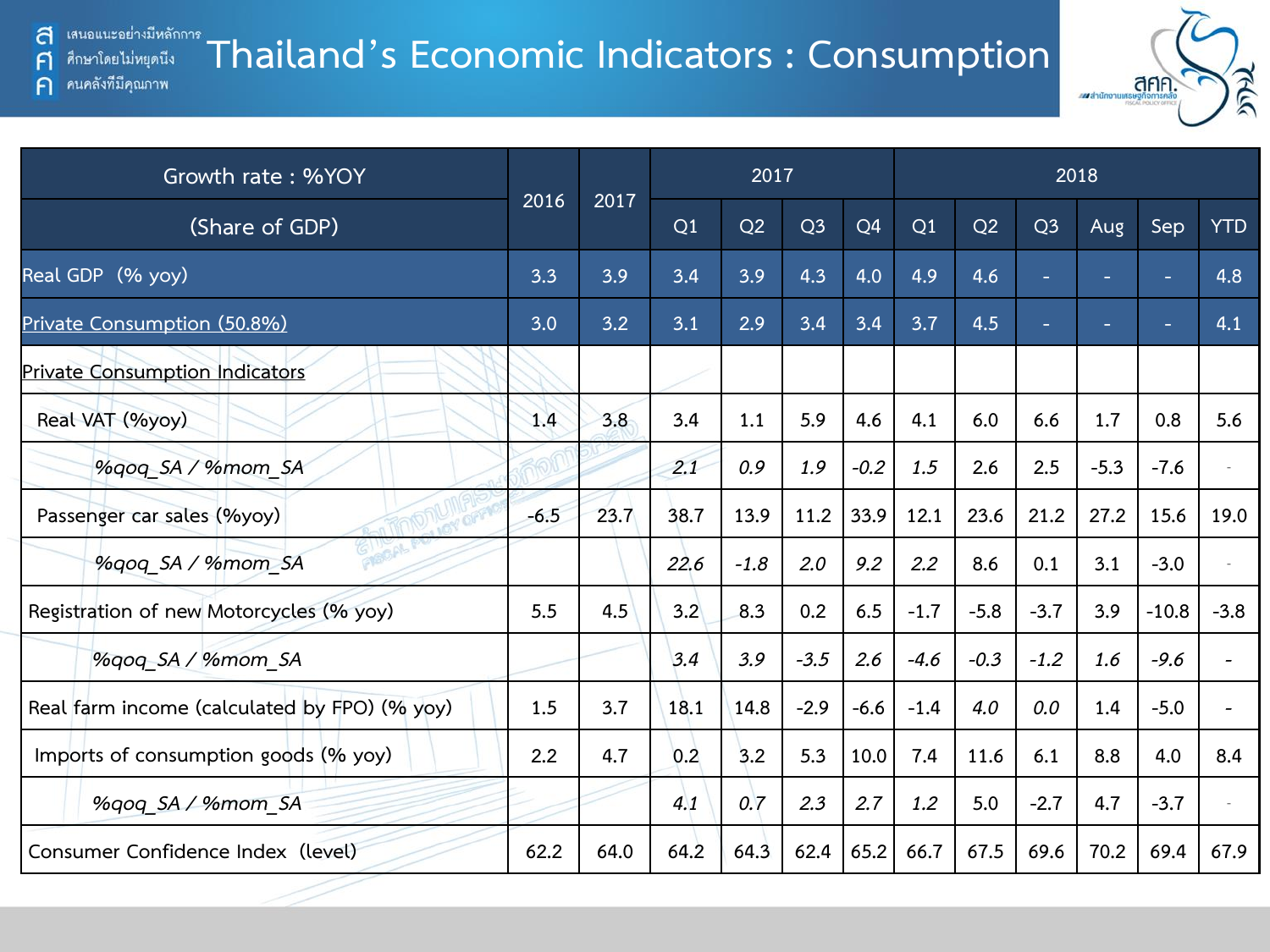คนคลังที่มีคุณภาพ

 $\mathsf{F}$ 

 $\bigcap$ 

## **Thailand's Economic Indicators : Investment**



| Growth rate: %YOY                                                       |        |        |        | 2017   |                |                |      | 2018   |                |                |                          |                          |  |  |  |
|-------------------------------------------------------------------------|--------|--------|--------|--------|----------------|----------------|------|--------|----------------|----------------|--------------------------|--------------------------|--|--|--|
| (Share of GDP)                                                          | 2016   | 2017   | Q1     | Q2     | Q <sub>3</sub> | Q <sub>4</sub> | Q1   | Q2     | Q <sub>3</sub> | Aug            | Sep                      | <b>YTD</b>               |  |  |  |
| Private investment (17.6%)                                              | 0.5    | 1.7    | $-1.1$ | 3.0    | 2.5            | 2.4            | 3.1  | 3.2    | н              | $\blacksquare$ | $\overline{\phantom{a}}$ | 3.2                      |  |  |  |
| Private investment in equipment (14.0%)                                 | 0.3    | 2.4    | $-0.4$ | 2.9    | 3.7            | 3.4            | 3.1  | 3.3    | н              | ÷.             | ٠                        | 3.2                      |  |  |  |
| Private investment in construction<br>(3.5%)                            | 1.1    | $-1.0$ | $-4.2$ | 3.4    | $-1.0$         | $-2.3$         | 3.4  | 2.8    |                | ٠              |                          | 3.1                      |  |  |  |
| Private Investment Indicators                                           |        |        |        |        |                |                |      |        |                |                |                          |                          |  |  |  |
| Real estate tax collection (% yoy)                                      | $-2.5$ | $-0.9$ | $-9.7$ | $-8.4$ | 12.3           | 3.1            | 14.8 | 16.8   | 14.9           | 23.3           | 9.7                      | 16.1                     |  |  |  |
| %qoq SA / %mom SA                                                       |        |        | $-3.7$ | 3.6    | 7.4            | $-4.1$         | 7.6  | 5.2    | 6.0            | 9.4            | $-4.7$                   | $\overline{\phantom{a}}$ |  |  |  |
| Cement sales (% yoy)                                                    | $-1.6$ | 1.3    | 0.5    | $-1.6$ | 3.5            | 3.1            | 1.6  | 4.0    | 8.8            | 7.3            | 8.8                      | 4.7                      |  |  |  |
| %qoq SA / %mom SA                                                       |        |        | 2.6    | $-2.9$ | 0.7            | 2.9            | 0.8  | $-0.3$ | 5.4            | 1.4            | 0.2                      | $\overline{\phantom{a}}$ |  |  |  |
| Construction Materials Index (CMI) (% yoy)                              | $-2.7$ | 1.9    | 2.0    | $-1.0$ | 3.0            | 3.6            | 2.8  | 3.6    | 3.2            | 3.3            | 1.5                      | 3.2                      |  |  |  |
| Commercial car sales (%yoy)                                             | $-2.0$ | 7.5    | 5.3    | 2.2    | 12.8           | 9.5            | 13.0 | 28.2   | 22.8           | 28.1           | 13.5                     | 21.1                     |  |  |  |
| %gog SA / %mom SA                                                       |        |        | 6.6    | 0.2    | 4.9            | $-1.8$         | 9.5  | 12.9   | 1.5            | 1.2            | 3.9                      |                          |  |  |  |
| Imports of capital goods (volume)<br>(%yoy)                             | $-4.0$ | 6.4    | 1.2    | 9.8    | 8.4            | 6.2            | 8.9  | 5.6    | $-0.9$         | 5.2            | $-6.9$                   | 4.4                      |  |  |  |
| %qoq SA / %mom SA                                                       |        |        | 1.4    | 1.8    | 3.3            | $-0.6$         | 3.9  | $-0.8$ | $-3.2$         | 2.3            | $-4.5$                   | $\sim$                   |  |  |  |
| Imports of capital goods<br>(excluding aircraft, ships, trains) (% yoy) | $-2.6$ | 3.5    | $-1.7$ | 4.3    | 6.9            | 4.7            | 5.9  | 12.1   | 5.0            | 13.2           | 4.7                      | 7.6                      |  |  |  |
| %gog SA / %mom SA                                                       |        |        | 0.6    | 0.7    | 4.2            | $-1.0$         | 1.9  | 6.8    | $-2.5$         | $-0.5$         | $-1.7$                   |                          |  |  |  |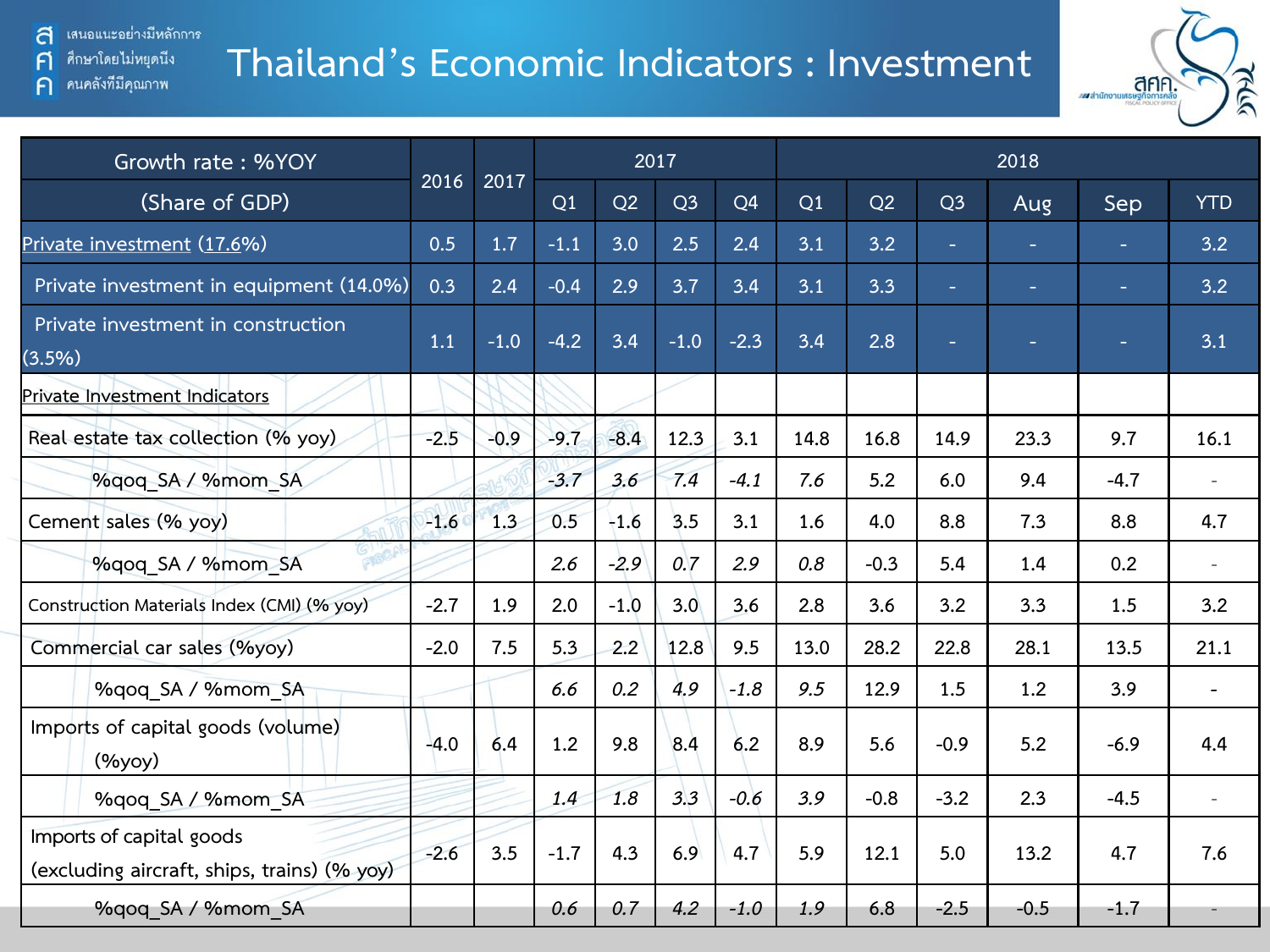ส ่ เสนอแนะอย่างมีหลักการ

 $\mathsf{F}$ 

 $\bigcap$ 

ศึกษาโดยไม่หยุดนึง

คนคลังที่มีคุณภาพ

## **Thailand's Economic Indicators : Exports**



| Growth rate: %YOY                               | 2016    | 2017   |         |        | 2017           |                | 2018   |        |                |        |         |            |  |  |
|-------------------------------------------------|---------|--------|---------|--------|----------------|----------------|--------|--------|----------------|--------|---------|------------|--|--|
| (Share of GDP)                                  |         |        | Q1      | Q2     | Q <sub>3</sub> | Q <sub>4</sub> | Q1     | Q2     | Q <sub>3</sub> | Aug    | Sep     | <b>YTD</b> |  |  |
| Exports (Volume) (58.5%)                        | 0.3     | 5.6    | 2.8     | 4.9    | 8.2            | 6.6            | 4.7    | 7.4    | $\sim$         | ۰      | ٠       | 6.0        |  |  |
| Value \$ term (Custom Dep.) %yoy                | 0.5     | 9.9    | 4.8     | 10.7   | 12.3           | 11.6           | 11.3   | 10.6   | 3.0            | 6.7    | $-5.2$  | 8.1        |  |  |
| Price \$ term (Ministry of Commerce) %yoy       | $-0.4$  | 3.6    | 3.8     | 2.8    | 3.5            | 4.3            | 4.7    | 4.5    | 3.0            | 3.0    | 2.4     | 4.1        |  |  |
| Volume \$ term (FPO) %yoy                       | 0.9     | 6.0    | 1.0     | 7.7    | 8.5            | 6.9            | 6.4    | 5.8    | 0.0            | 3.6    | $-7.5$  | 3.9        |  |  |
| Export values (Share of values 2016 >><br>2017) |         |        |         |        |                |                |        |        |                |        |         |            |  |  |
| Electronic goods ((15.0%>>15.5%) %yoy           | $-0.8$  | 13.6   | 9.0     | 15.7   | 11.3           | 18.2           | 16.5   | 10.1   | 1.8            | 3.0    | $-4.1$  | 9.1        |  |  |
| Volume \$ term %yoy                             | $-1.1$  | 13.7   | 8.9     | 16.2   | 11.7           | 18.0           | 14.0   | 6.8    | $-1.1$         | $-0.1$ | $-6.9$  | 6.2        |  |  |
| Vehicle (15.1% >>14.5%) %yoy                    | 3.7     | 5.5    | $-0.3$  | 2.8    | 2.2            | 18.0           | 20.2   | 16.1   | 8.8            | 17.4   | $-6.3$  | 14.8       |  |  |
| Volume \$ term %yoy                             | 2.8     | 4.6    | $-1.2$  | 1.9    | 1.5            | 16.8           | 18.4   | 14.3   | 7.4            | 16.2   | $-7.8$  | 13.2       |  |  |
| Electrical appliance (10.2% >>9.9%) %yoy        | $-1.1$  | 6.3    | 9.9     | 9.3    | 3.9            | 2.5            | 5.8    | 3.9    | 4.1            | 8.2    | $-0.8$  | 4.6        |  |  |
| Volume \$ term %yoy                             | $-1.3$  | 4.0    | 9.6     | 7.6    | 0.6            | $-1.7$         | 0.9    | 0.4    | 2.5            | 6.8    | $-1.8$  | 1.3        |  |  |
| Agriculture (9.0% >>9.7%) %yoy                  | $-3.4$  | 17.8   | 17.5    | 18.4   | 24.6           | 11.8           | 0.4    | 6.2    | 1.3            | 5.6    | 0.1     | 2.6        |  |  |
| Volume \$ term %yoy                             | $-1.7$  | 7.3    | 7.0     | 10.6   | 13.8           | $-0.8$         | $-9.6$ | $-2.4$ | $-2.4$         | 2.2    | $-2.2$  | $-4.9$     |  |  |
| Agro-industry (8.0% >>7.1%) %yoy                | 3.5     | $-0.8$ | $-5.5$  | $-0.1$ | 2.9            | $-0.7$         | 6.5    | 3.7    | 3.7            | 2.1    | $-1.6$  | 4.6        |  |  |
| Volume \$ term %yoy                             | 2.7     | $-8.2$ | $-11.5$ | $-7.7$ | $-5.1$         | $-8.4$         | 2.1    | 2.8    | 5.6            | 3.9    | 1.1     | 3.5        |  |  |
| Mineral and fuel (2.6% >>3.0%) %yoy             | $-24.8$ | 29.3   | 42.7    | 30.9   | 23.9           | 24.7           | 38.3   | 29.7   | 29.8           | 39.4   | 8.9     | 32.3       |  |  |
| Volume \$ term %yoy                             | $-20.3$ | 5.6    | 4.2     | 4.0    | 7.5            | 6.4            | 17.2   | 8.3    | $-2.1$         | 5.6    | $-16.1$ | 7.0        |  |  |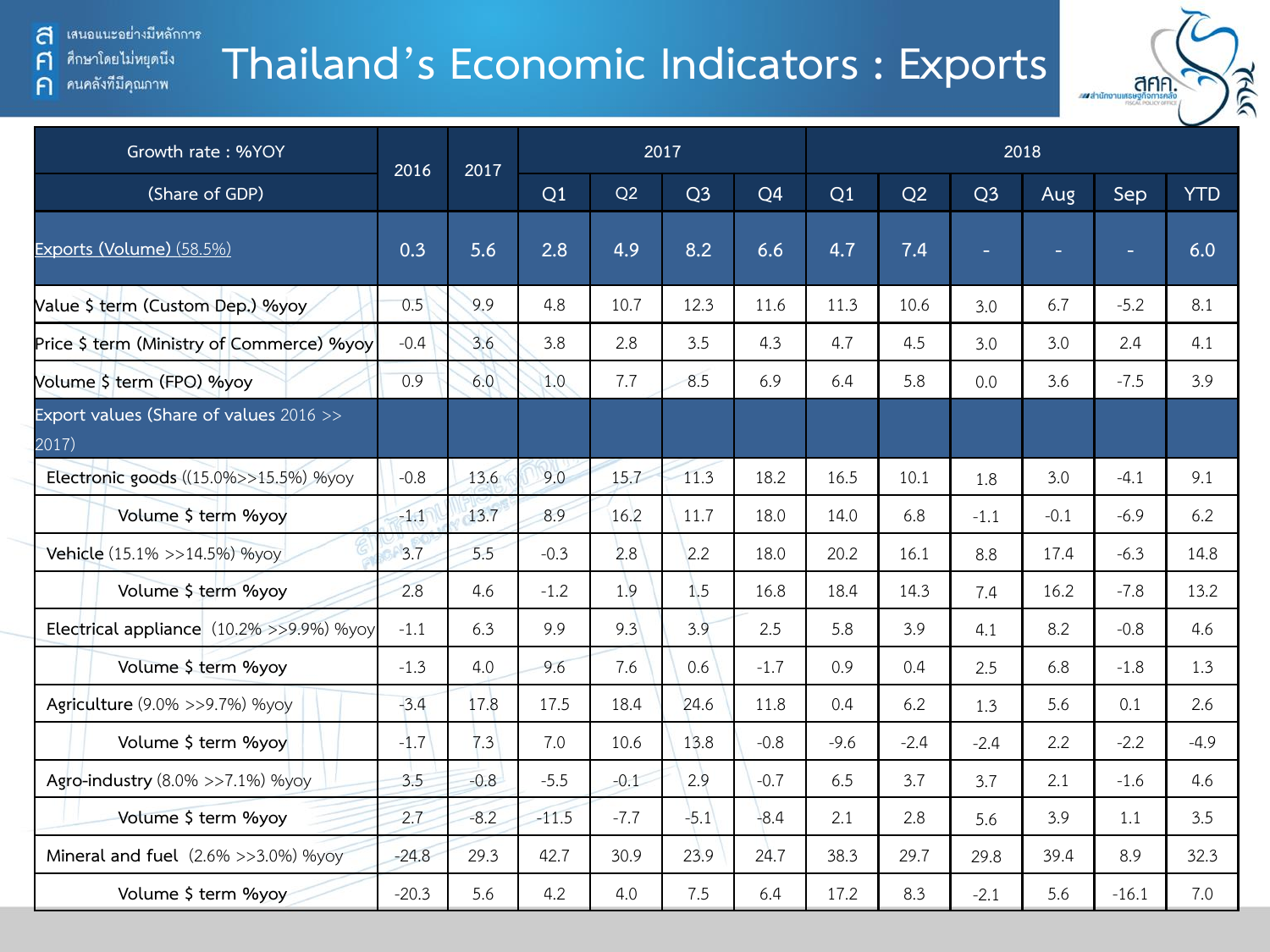ศึกษาโดยไม่หยุดนีง  $\mathsf{F}$ 

คนคลังที่มีคุณภาพ  $\bigcap$ 

# **Exports by Destination**



| Major trade partners 16 countries | 2016    | 2017   |         |        | 2017           |                | 2018 |         |                |        |         |            |  |  |
|-----------------------------------|---------|--------|---------|--------|----------------|----------------|------|---------|----------------|--------|---------|------------|--|--|
| (Export share 2016 >> 2017)       |         |        | Q1      | Q2     | Q <sub>3</sub> | Q <sub>4</sub> | Q1   | Q2      | Q <sub>3</sub> | Aug    | Sep     | <b>YTD</b> |  |  |
| Exports to the world (%yoy)       | 0.5     | 9.9    | 4.8     | 10.7   | 12.3           | 11.6           | 11.3 | 10.6    | 3.0            | 6.7    | $-5.2$  | 8.1        |  |  |
| 1. China (11.0% >> 12.4%)         | 0.3     | 24.0   | 37.0    | 26.6   | 22.0           | 14.1           | 0.3  | 15.1    | $-2.8$         | 2.3    | $-14.1$ | 3.8        |  |  |
| 2. USA $(11.0\% >> 11.2\%)$       | 1.8     | 8.5    | 7.6     | 7.2    | 8.3            | 10.7           | 9.0  | 6.6     | 0.0            | 0.6    | 1.2     | 5.0        |  |  |
| 3. Japan $(9.5\% >> 9.4\%)$       | 2.1     | 7.7    | $-3.6$  | 16.4   | 10.4           | 9.1            | 24.9 | 11.2    | 8.7            | 14.6   | 0.2     | 14.7       |  |  |
| 4. EU $(9.3\% \gg 9.1\%)$         | 1.0     | 8.1    | 8.7     | 5.5    | 6.8            | 11.3           | 10.5 | 11.1    | 2.5            | $-4.3$ | 3.9     | 7.9        |  |  |
| 5. Australia (5.6% >> 5.3%)       | 5.6     | 3.5    | $-0.5$  | $-2.0$ | 0.3            | 17.4           | 13.8 | 10.3    | $-3.3$         | 10.1   | $-19.3$ | 6.5        |  |  |
| 6. Hong Kong (5.3% >> 5.2%)       | $-3.0$  | 7.2    | 5.9     | 13.1   | 7.7            | 2.8            | 1.7  | 9.8     | 2.7            | 11.0   | $-7.0$  | 4.6        |  |  |
| 7. Vietnam (4.4% >> 4.9%)         | 5.8     | 22.9   | 23.4    | 25.7   | 25.8           | 17.7           | 18.6 | 6.5     | 13.1           | 18.5   | 6.5     | 12.5       |  |  |
| 8. Malaysia (4.5% >> 4.4%)        | $-5.5$  | 7.4    | $-3.7$  | 7.4    | 10.0           | 16.5           | 15.5 | 12.0    | 19.3           | 38.5   | 0.5     | 15.7       |  |  |
| 9. Middle East (4.2% >> 3.8%)     | $-12.2$ | $-1.8$ | $-19.9$ | 4.6    | 5.0            | 7.1            | 10.7 | $-10.4$ | $-5.4$         | $-6.7$ | $-0.5$  | $-2.1$     |  |  |
| 10. Indonesia (3.8% >> 3.7%)      | 4.5     | 8.2    | $-7.7$  | 21.4   | 2.6            | 20.2           | 18.3 | 7.8     | 17.5           | 13.0   | 11.3    | 14.3       |  |  |
| 11. Singapore (3.8% >> 3.5%)      | $-6.0$  | 0.8    | $-20.2$ | 34.2   | $-0.1$         | $-1.9$         | 12.1 | $-7.6$  | 24.9           | 63.8   | $-6.5$  | 8.9        |  |  |
| 12. Philippines (3.0% >> 2.9%)    | 6.8     | 8.6    | 0.6     | 6.2    | 8.6            | 18.8           | 14.0 | 22.9    | 23.3           | 30.4   | $-3.0$  | 20.1       |  |  |
| 13. Africa (2.9% >> 2.9%)         | $-8.5$  | 10.9   | 0.3     | 3.3    | 19.7           | 20.3           | 20.7 | 18.3    | 4.1            | $-5.7$ | 17.3    | 13.8       |  |  |
| 14. India (2.4% >> 2.7%)          | $-2.6$  | 25.7   | 17.7    | 13.0   | 27.4           | 46.3           | 31.6 | 27.0    | 13.8           | 22.7   | 3.8     | 23.8       |  |  |
| 15. South Korea (1.9% >> 1.9%)    | $-0.7$  | 14.4   | 23.2    | 24.1   | 11.8           | 0.7            | 5.1  | 10.7    | 2.1            | $-4.7$ | 9.0     | 6.0        |  |  |
| 16. Taiwan (1.6% >> 1.6%)         | $-4.5$  | 19.0   | 16.4    | 22.7   | 24.9           | 11.9           | 11.0 | 0.0     | $-11.2$        | $-6.4$ | $-17.5$ | $-0.6$     |  |  |
| PS.ASEAN-9 (25.7% >> 25.4%)       | $-0.7$  | 8.9    | 0.4     | 14.9   | 9.6            | 11.2           | 14.8 | 12.4    | 22.3           | 34.3   | 7.9     | 16.5       |  |  |
| PS.ASEAN-5 (15.3% >> 15.0%)       | $-1.1$  | 6.1    | $-8.5$  | 17.1   | 5.2            | 13.2           | 15.2 | 7.6     | 21.0           | 35.5   | 0.9     | 14.5       |  |  |
| PS.Indochina-4 (10.4% >> 10.3%)   | 0.0     | 12.9   | 15.6    | 11.7   | 16.3           | 8.9            | 14.3 | 19.6    | 24.2           | 32.5   | 17.5    | 19.4       |  |  |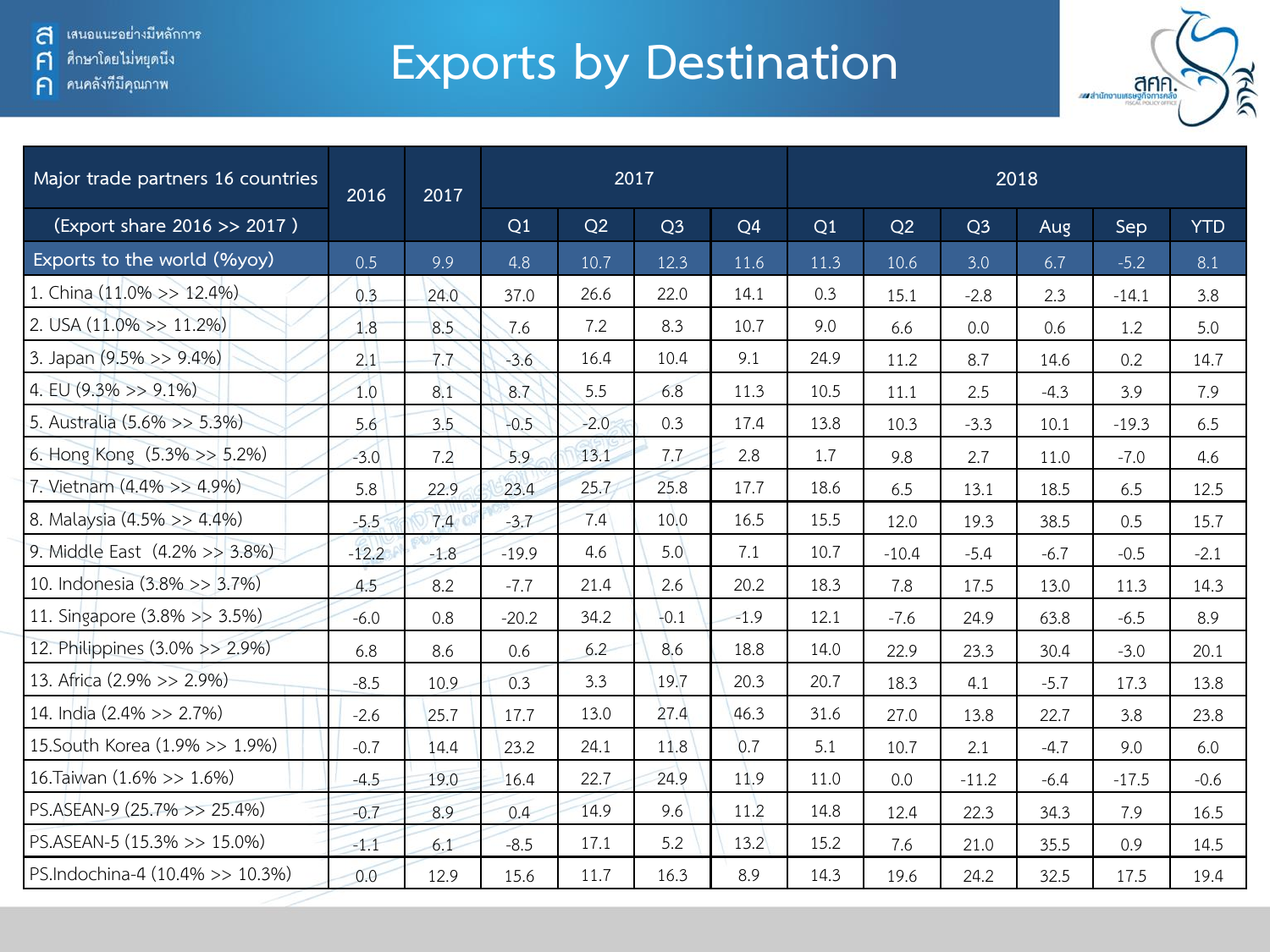เสนอแนะอย่างมีหลักการ ส

A

 $\bigcap$ 

ศึกษาโดยไม่หยุดนึง

คนคลังที่มีคุณภาพ

# **Thailand's Economic Indicators : Imports**



| Growth rate: %YOY                                                                  |         |      |        |        | 2017           |                | 2018 |      |                |      |        |            |  |  |
|------------------------------------------------------------------------------------|---------|------|--------|--------|----------------|----------------|------|------|----------------|------|--------|------------|--|--|
| (Share of GDP)                                                                     | 2016    | 2017 | Q1     | Q2     | Q <sub>3</sub> | Q <sub>4</sub> | Q1   | Q2   | Q <sub>3</sub> | Aug  | Sep    | <b>YTD</b> |  |  |
| Real Imports (55.4%)                                                               | $-2.3$  | 8.5  | 7.3    | 9.2    | 9.2            | 8.3            | 9.3  | 7.2  | ÷.             |      | ÷.     | 8.2        |  |  |
| Value \$ term (Custom Dep.) %yoy                                                   | $-4.2$  | 14.1 | 14.1   | 14.3   | 13.8           | 14.1           | 16.9 | 14.4 | 14.5           | 22.8 | 9.9    | 15.2       |  |  |
| Price \$ term (Ministry of Commerce)<br>%уоу                                       | $-2.7$  | 5.5  | 8.1    | 4.5    | 3.8            | 5.8            | 6.6  | 7.2  | 6.2            | 6.0  | 5.6    | 6.6        |  |  |
| Volume \$ term (FPO) %yoy                                                          | $-1.6$  | 8.1  | 5.6    | 9.4    | 9.6            | 7.9            | 9.7  | 6.7  | 7.8            | 15.8 | 4.0    | 8.0        |  |  |
| Import Goods (Share of values 2016>><br>17)                                        |         |      |        |        |                |                |      |      |                |      |        |            |  |  |
| Raw materials (39.6% >> 41.0%) %yoy                                                | $-2.4$  | 18.7 | 21.4   | 20.4   | 18.5           | 15.1           | 16.1 | 8.2  | 17.2           | 37.8 | 11.5   | 13.9       |  |  |
| Volume \$ term %yoy                                                                | $-1.7$  | 14.1 | 17.1   | 16.5   | 15.9           | 8.0            | 6.3  | 3.7  | 14.0           | 33.9 | 9.3    | 8.1        |  |  |
| Less raw gold (36.5% >> 36.0%) %yoy                                                | $-0.8$  | 13.0 | 14.5   | 16.0   | 10.3           | 11.6           | 15.4 | 9.9  | 10.4           | 16.0 | 7.1    | 11.8       |  |  |
| Volume \$ term %yoy                                                                | 0.3     | 8.8  | 9.6    | 11.6   | 6.6            | 7.6            | 5.6  | 5.4  | 5.7            | 9.0  | 3.6    | 5.6        |  |  |
| Capital goods (29.0% >> 27.3%) %yoy                                                | $-2.8$  | 8.0  | 3.5    | 11.6   | 9.1            | 8.0            | 12.0 | 7.9  | 0.2            | 6.2  | $-5.7$ | 6.5        |  |  |
| Volume \$ term %yoy                                                                | $-4.0$  | 6.3  | 1.2    | 9.8    | 8.4            | 6.2            | 8.9  | 5.6  | $-0.9$         | 5.2  | $-6.9$ | 4.4        |  |  |
| Capital goods excluding aircraft, ship,<br>and train (26.9% >> 24.7 <b>%) %yoy</b> | $-1.2$  | 5.3  | 0.7    | 6.1    | 7.7            | 6.7            | 9.3  | 14.6 | 6.3            | 6.4  | 5.9    | 9.9        |  |  |
| Volume \$ term %yoy                                                                | $-2.6$  | 3.5  | $-1.7$ | 4.3    | 6.9            | 4.7            | 5.9  | 12.1 | 5.0            | 5.3  | 4.7    | 7.6        |  |  |
| Fuel $(12.1\% >> 14.1\%)$ %yoy                                                     | $-20.7$ | 25.6 | 44.3   | 14.1   | 18.9           | 28.8           | 31.4 | 49.7 | 50.6           | 37.9 | 50.5   | 44.1       |  |  |
| Volume \$ term %yoy                                                                | $-3.6$  | 0.4  | $-0.3$ | $-2.6$ | 1.7            | 2.7            | 9.3  | 12.3 | 10.5           | 2.5  | 12.3   | 10.7       |  |  |
| Consumer goods (12.4% >> 11.3%)<br>%yoy                                            | 2.3     | 6.4  | 1.0    | 4.4    | 7.2            | 13.2           | 10.9 | 13.8 | 6.9            | 9.6  | 4.5    | 10.5       |  |  |
| Volume \$ term %yoy                                                                | 2.2     | 4.7  | 0.2    | 3.2    | 5.3            | 10.0           | 7.4  | 11.6 | 6.1            | 8.8  | 4.0    | 8.4        |  |  |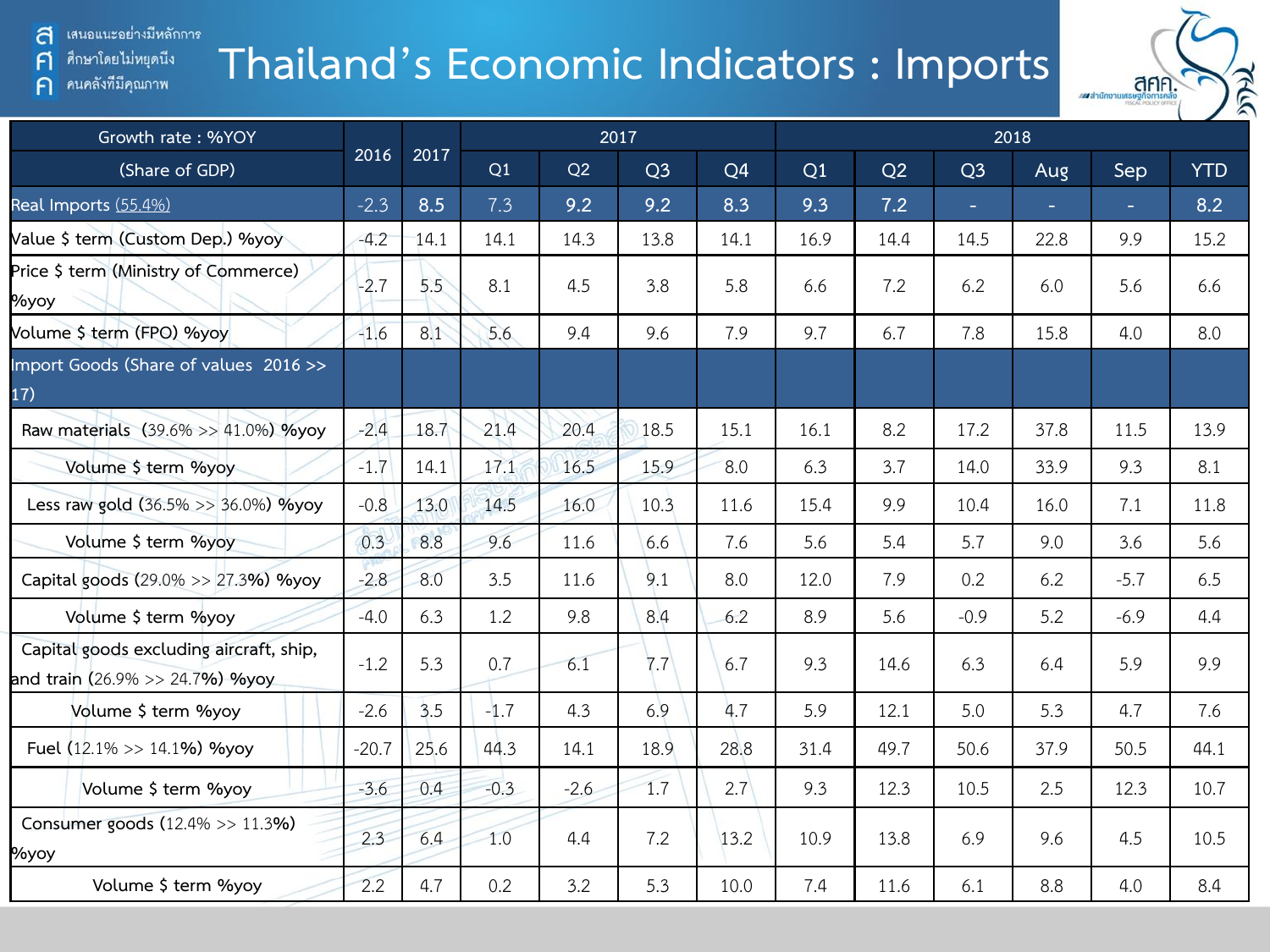ส ่ เสนอแนะอย่างมีหลักการ ศึกษาโดยไม่หยุดนึง

คนคลังที่มีคุณภาพ

 $\mathsf{F}$ 

 $\bigcap$ 

#### **Thailand's Economic Indicators : Supply side**



| Growth rate: %yoy                                 |        |           |        |      | 2017           |                | 2018 |        |                |        |                          |            |  |  |
|---------------------------------------------------|--------|-----------|--------|------|----------------|----------------|------|--------|----------------|--------|--------------------------|------------|--|--|
| (Share of GDP)                                    |        | 2016 2017 | Q1     | Q2   | Q <sub>3</sub> | Q <sub>4</sub> | Q1   | Q2     | Q <sub>3</sub> | Aug    | Sep                      | <b>YTD</b> |  |  |
| Agri-sector production (6.3%)                     | $-2.5$ | 6.2       | 6.0    | 15.9 | 9.7            | $-1.3$         | 6.5  | 10.4   |                |        |                          | 8.3        |  |  |
| Non-agri-sector production (94.5%)                | 3.8    | 3.7       | 3.2    | 3.0  | 4.0            | 4.7            | 4.8  | 4.1    |                |        |                          | 4.4        |  |  |
| Manufacturing production (27.4%)                  | 2.3    | 2.6       | 1.9    | 1.0  | 4.2            | 3.4            | 3.8  | 3.1    |                |        |                          | 3.5        |  |  |
| - Hotels and restaurants (5.8%)                   | 9.9    | 8.5       | 5.1    | 7.0  | 6.9            | 15.3           | 12.8 | 9.4    |                | $\sim$ | $\overline{\phantom{a}}$ | 11.1       |  |  |
| Supply-side indicators                            |        |           |        |      |                |                |      |        |                |        |                          |            |  |  |
| Agricultural products (%yoy)                      | 0.0    | 6.7       | 7.4    | 16.6 | 10.9           | $-0.2$         | 12.8 | 11.7   | 4.8            | 5.9    | 2.1                      | 10.0       |  |  |
| %qoq_SA / %mom_SA                                 |        |           | $-2.7$ | 4.5  | 0.5            | $-2.5$         | 10.3 | 2.8    | $-4.8$         | 0.5    | $-2.7$                   |            |  |  |
| Thai Industries Sentiment Index (TISI)<br>(level) | 90.8   | 86.3      | 87.0   | 85.5 | 85.2           | 87.3           | 90.7 | 90.3   | 92.3           | 92.5   | 91.5                     | 91.1       |  |  |
| Number of foreign inbound tourists<br>(%yoy)      | 8.7    | 9.2       | 2.0    | 9.0  | 7.7            | 19.5           | 15.5 | 8.4    | 1.9            | 1.3    | 2.1                      | 8.7        |  |  |
| %gog SA / %mom SA                                 |        |           | 9.8    | 6.0  | 3.2            | 0.2            | 5.1  | $-0.4$ | $-2.8$         | 1.5    | 0.3                      |            |  |  |